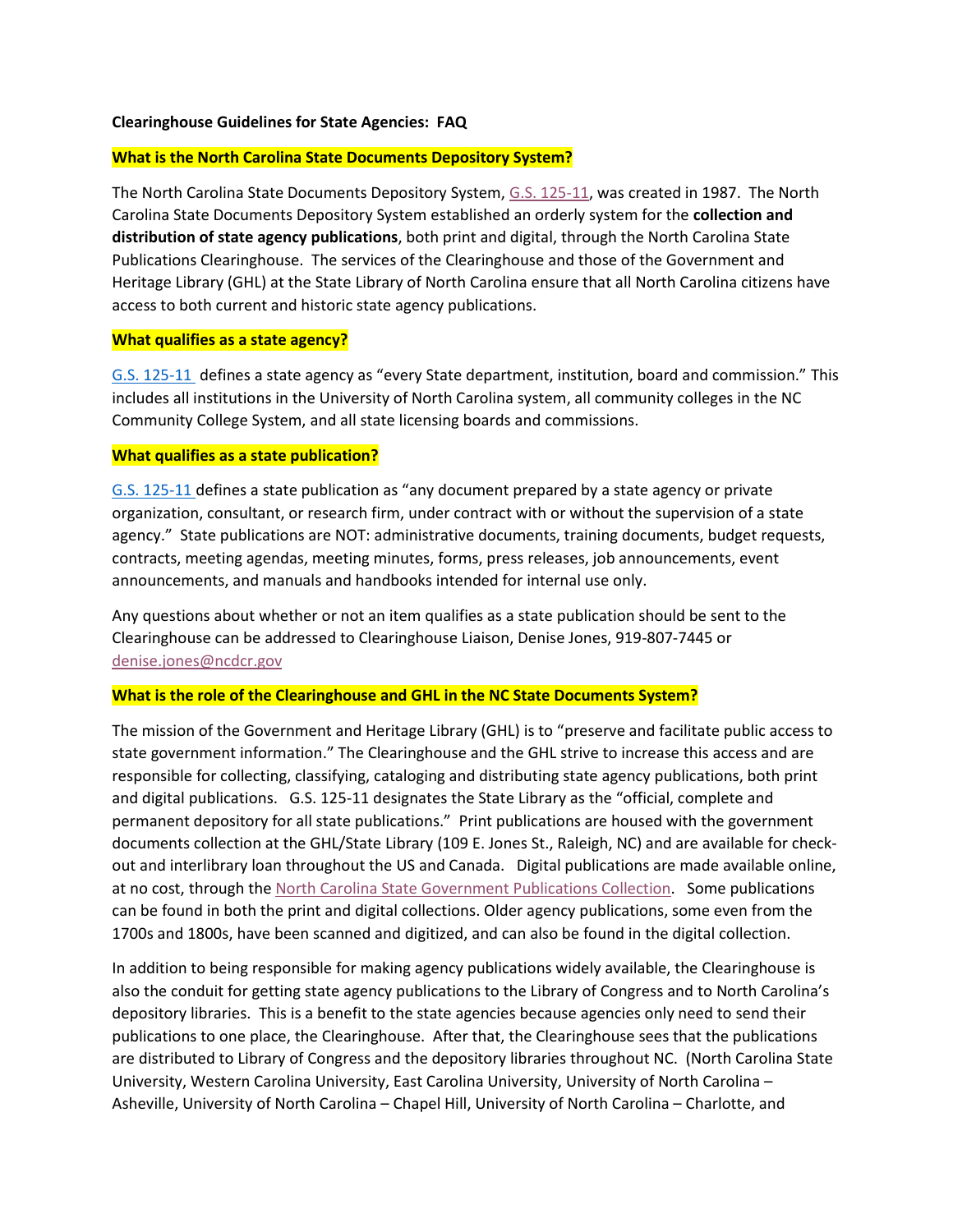University of North Carolina – Wilmington.) The Clearinghouse also keeps the depository libraries informed of all new state agency publications as they are received.

## **How many copies should state agencies send to the Clearinghouse?**

When the State Documents Depository System and the Clearinghouse were created in the 1980s, agency publications were almost exclusively print publications. Guidelines from the 1980s required **10 copies** of each agency publication be submitted to the Clearinghouse. Over time, the shift in state agency publication practices means that many publications are now both print and digital, or have converted to digital formats only. The numbers of print issues required has been adjusted. Below are guidelines to the number and formats of publications that should be sent to the Clearinghouse.

| Agency publications widely distributed in paper only                             | 10 paper copies           |
|----------------------------------------------------------------------------------|---------------------------|
| Agency publications widely distributed in paper and also available as<br>digital | 10 paper copies and 1 PDF |
| Agency publications widely distributed digitally and a few printed               | 2 paper copies and 1 PDF  |
| Agency publications distributed digitally only                                   | 1 PDF                     |

\*\*\* If an agency publication is offered for sale – only 5 paper copies should be sent to the Clearinghouse.

#### **Where do I send print publications? Digital publications?**

Print publications should be mailed to:

State Publications Clearinghouse State Library of North Carolina 4640 Mail Service Center Raleigh NC 27699-4600 OR Courier No. 52-31-33

Digital publications (PDFs or the URL for the PDF) should be emailed to [slnc.digitaldocs@ncdcr.gov](mailto:slnc.digitaldocs@ncdcr.gov) and/or [denise.jones@ncdcr.gov](mailto:denise.jones@ncdcr.gov)

## W**hat does the Government and Heritage Library (GHL) do with state agency publications?**

The GHL is a permanent repository for all print and digital state agency publications. The Clearinghouse directs two copies of each print publication to the GHL's collection. One copy does not circulate so there is certain to be a copy available for examination at the GHL. Second copies are available for circulation through checkout and interlibrary loan.

Digital publications are available online through the GHL's digital collections a[t http://ncgovdocs.org/](http://ncgovdocs.org/)  This makes them widely available online through the catalogs of many libraries. Digital preservation is an important benefit of sending digital publications to the Clearinghouse. Digital preservation is a series of managed activities performed by the GHL to ensure continued access to digital materials for as long as they are needed. Sending your agency's digital publications to the Clearinghouse ensures the original electronic file will be digitally preserved and accessible if ever needed.